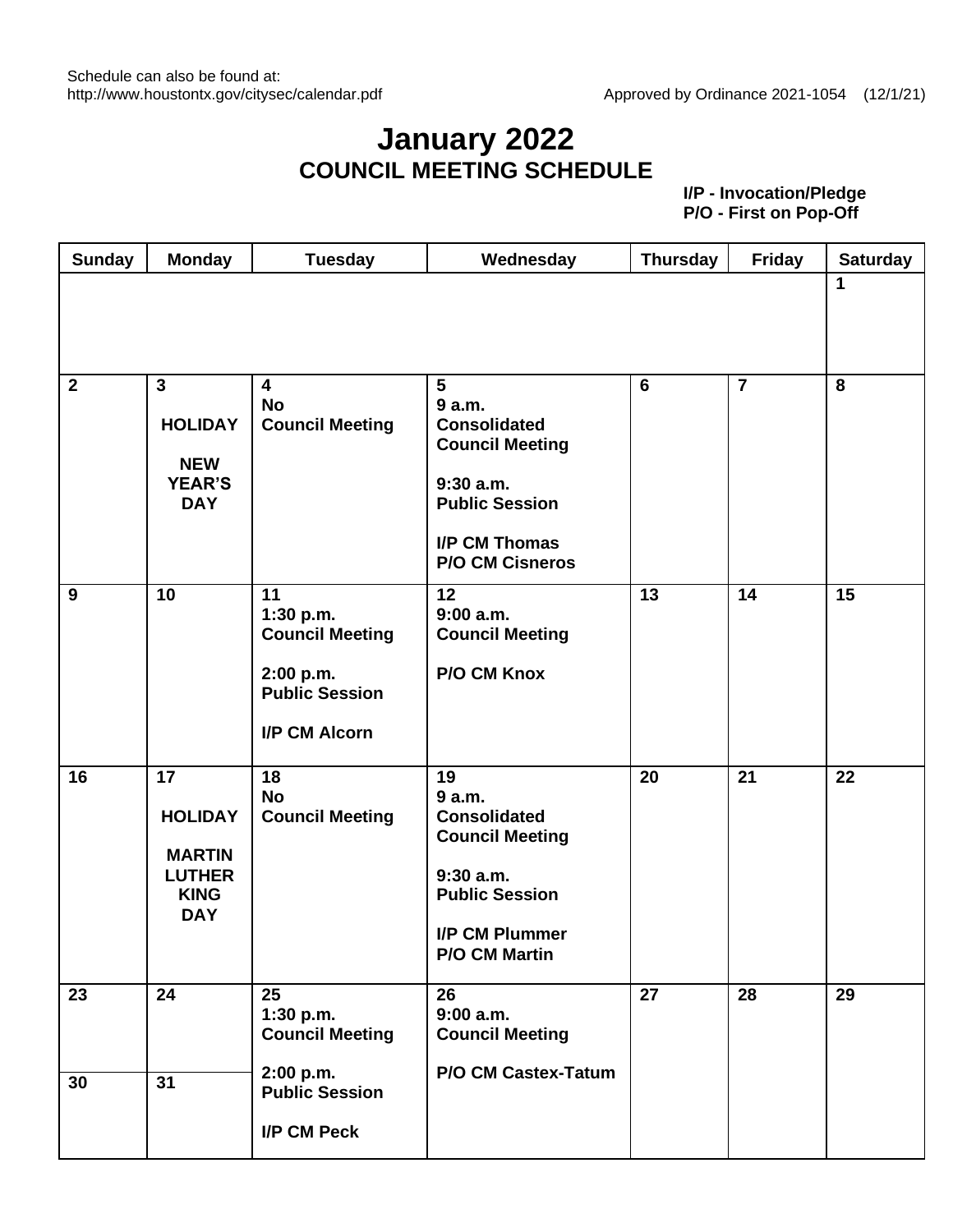#### **February 2022 COUNCIL MEETING SCHEDULE**

| <b>Sunday</b>   | <b>Monday</b>  | <b>Tuesday</b>                                                                                              | Wednesday                                                                      | <b>Thursday</b>         | <b>Friday</b>           | <b>Saturday</b> |
|-----------------|----------------|-------------------------------------------------------------------------------------------------------------|--------------------------------------------------------------------------------|-------------------------|-------------------------|-----------------|
|                 |                | $\mathbf{1}$<br>1:30 p.m.<br><b>Council Meeting</b><br>2:00 p.m.<br><b>Public Session</b><br>I/P CM Jackson | $\overline{2}$<br>9:00a.m.<br><b>Council Meeting</b><br><b>P/O CM Gallegos</b> | $\overline{\mathbf{3}}$ | $\overline{\mathbf{4}}$ | 5               |
| $6\phantom{1}6$ | $\overline{7}$ | 8<br>1:30 p.m.<br><b>Council Meeting</b><br>2:00 p.m.<br><b>Public Session</b><br>I/P CM Kamin              | 9<br>9:00a.m.<br><b>Council Meeting</b><br><b>P/O CM Robinson</b>              | 10                      | 11                      | 12              |
| 13              | 14             | 15<br>1:30 p.m.<br><b>Council Meeting</b><br>2:00 p.m.<br><b>Public Session</b><br>I/P CM Pollard           | 16<br>9:00a.m.<br><b>Council Meeting</b><br>P/O CM Kubosh                      | 17                      | 18                      | 19              |
| 20              | 21             | 22<br>1:30 p.m.<br><b>Council Meeting</b><br>2:00 p.m.<br><b>Public Session</b><br>I/P CM Evans-Shabazz     | 23<br>9:00a.m.<br><b>Council Meeting</b><br><b>P/O CM Thomas</b>               | 24                      | 25                      | 26              |
| 27              | 28             |                                                                                                             |                                                                                |                         |                         |                 |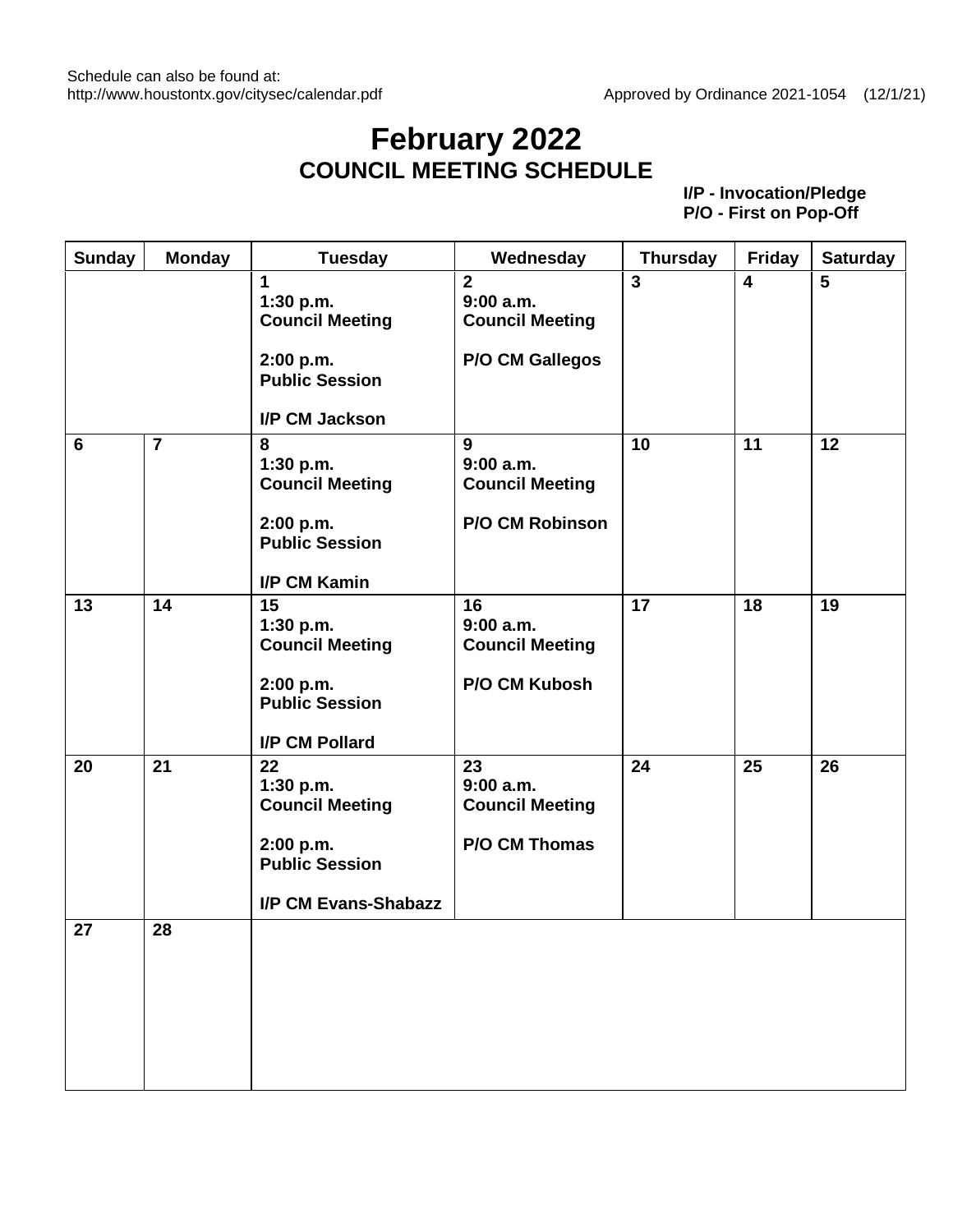# **March 2022 COUNCIL MEETING SCHEDULE**

| <b>Sunday</b> | <b>Monday</b>           | <b>Tuesday</b>                                                                                           | Wednesday                                                              | <b>Thursday</b> | <b>Friday</b>           | <b>Saturday</b> |
|---------------|-------------------------|----------------------------------------------------------------------------------------------------------|------------------------------------------------------------------------|-----------------|-------------------------|-----------------|
|               |                         | 1<br>1:30 p.m.<br><b>Council Meeting</b><br>2:00 p.m.<br><b>Public Session</b><br><b>I/P CM Travis</b>   | $\overline{2}$<br>9:00 a.m.<br><b>Council Meeting</b><br>P/O CM Alcorn | $\overline{3}$  | $\overline{\mathbf{4}}$ | $5\phantom{1}$  |
| 6             | $\overline{\mathbf{7}}$ | 8<br>1:30 p.m.<br><b>Council Meeting</b><br>2:00 p.m.<br><b>Public Session</b><br><b>I/P CM Cisneros</b> | 9<br>$9:00$ a.m.<br><b>Council Meeting</b><br><b>P/O CM Plummer</b>    | 10              | 11                      | 12              |
| 13            | 14                      | 15<br><b>No</b><br><b>Council Meeting</b>                                                                | 16<br><b>No</b><br><b>Council Meeting</b>                              | 17              | 18                      | 19              |
| 20            | 21                      | 22<br>1:30 p.m.<br><b>Council Meeting</b><br>2:00 p.m.<br><b>Public Session</b><br><b>I/P CM Knox</b>    | 23<br>$9:00$ a.m.<br><b>Council Meeting</b><br>P/O CM Peck             | 24              | 25                      | 26              |
| 27            | 28                      | 29<br>1:30 p.m.<br><b>Council Meeting</b><br>2:00 p.m.<br><b>Public Session</b><br><b>I/P CM Martin</b>  | 30<br>9:00a.m.<br><b>Council Meeting</b><br>P/O CM Jackson             | 31              |                         |                 |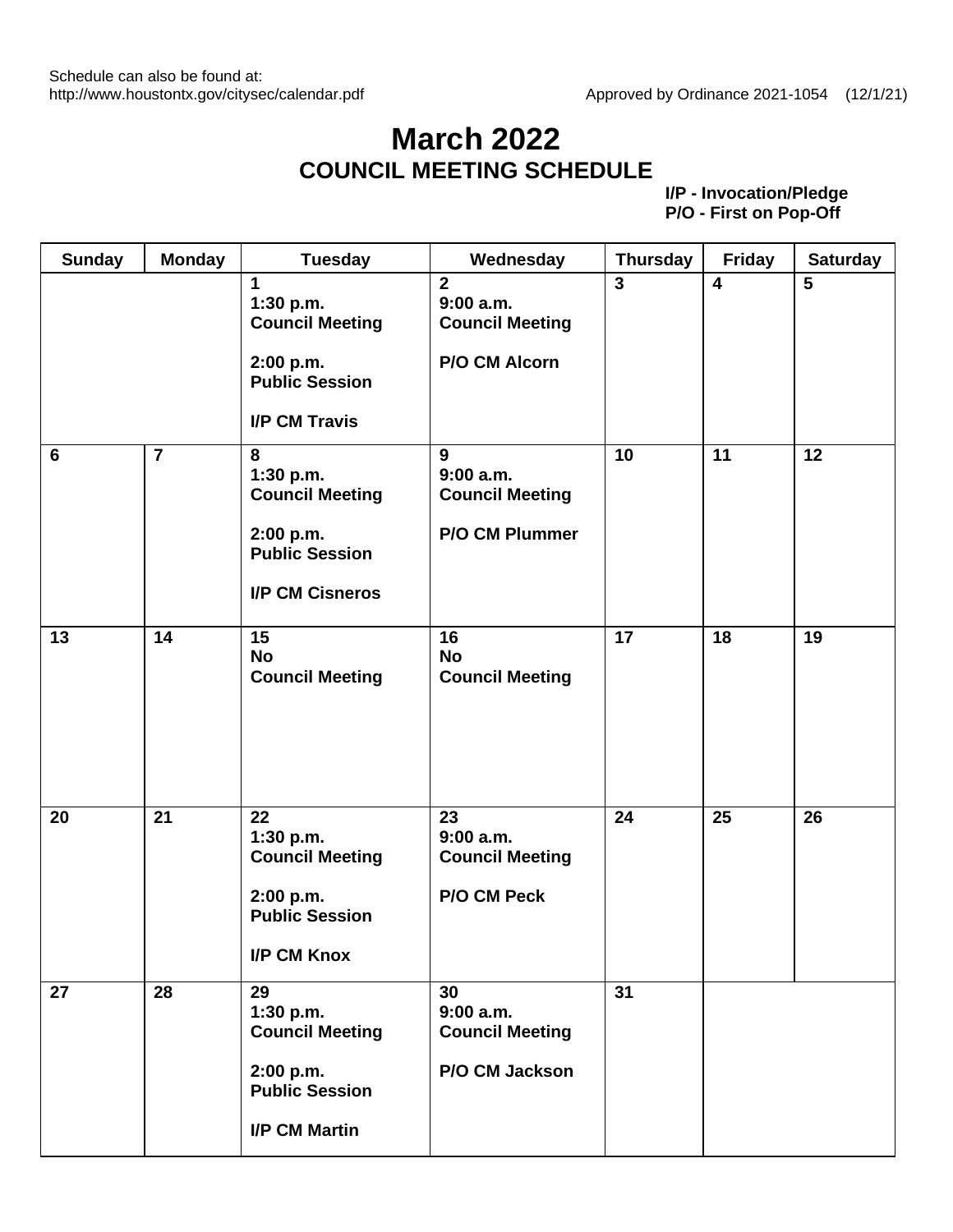### **April 2022 COUNCIL MEETING SCHEDULE**

| <b>Sunday</b>                        | <b>Monday</b>           | <b>Tuesday</b>                                                                                                            | Wednesday                                                                  | <b>Thursday</b> | <b>Friday</b> | <b>Saturday</b> |
|--------------------------------------|-------------------------|---------------------------------------------------------------------------------------------------------------------------|----------------------------------------------------------------------------|-----------------|---------------|-----------------|
|                                      |                         |                                                                                                                           |                                                                            |                 | 1             | $\overline{2}$  |
| $\mathbf{3}$                         | $\overline{\mathbf{4}}$ | $5\phantom{1}$<br>1:30 p.m.<br><b>Council Meeting</b><br>2:00 p.m.<br><b>Public Session</b><br><b>I/P CM Castex-Tatum</b> | 6<br>9:00 a.m.<br><b>Council Meeting</b><br>P/O CM Kamin                   | $\overline{7}$  | 8             | 9               |
| 10                                   | 11                      | 12<br>1:30 p.m.<br><b>Council Meeting</b><br>2:00 p.m.<br><b>Public Session</b><br>I/P CM Gallegos                        | 13<br>$9:00$ a.m.<br><b>Council Meeting</b><br><b>P/O CM Pollard</b>       | 14              | 15            | 16              |
| 17<br><b>EASTER</b><br><b>SUNDAY</b> | 18                      | 19<br>1:30 p.m.<br><b>Council Meeting</b><br>2:00 p.m.<br><b>Public Session</b><br><b>I/P CM Robinson</b>                 | 20<br>$9:00$ a.m.<br><b>Council Meeting</b><br><b>P/O CM Evans-Shabazz</b> | 21              | 22            | 23              |
| 24                                   | 25                      | 26<br>1:30 p.m.<br><b>Council Meeting</b><br>2:00 p.m.<br><b>Public Session</b><br>I/P CM Kubosh                          | 27<br>$9:00$ a.m.<br><b>Council Meeting</b><br><b>P/O CM Travis</b>        | 28              | 29            | 30              |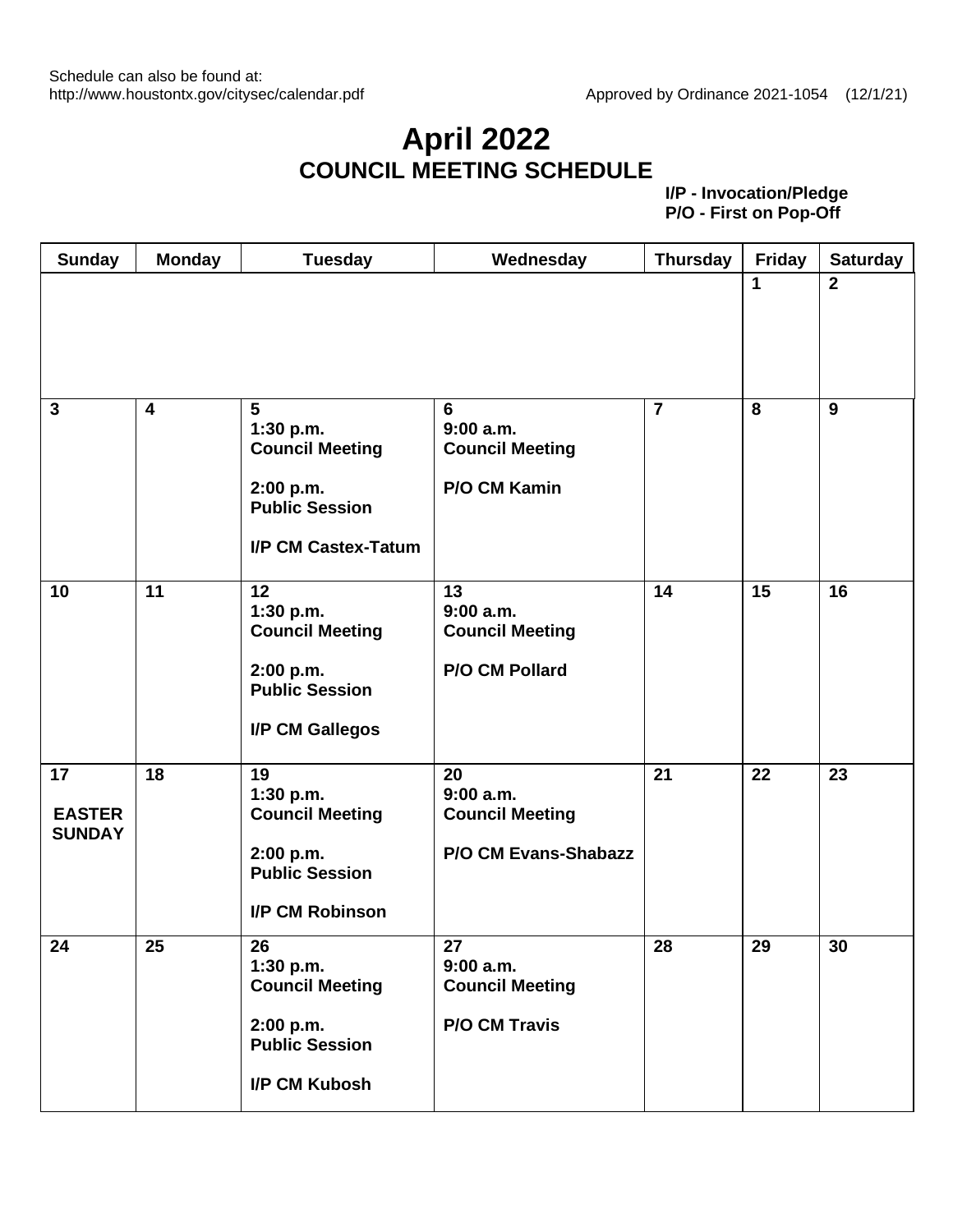#### **May 2022 COUNCIL MEETING SCHEDULE**

| <b>Sunday</b>                      | <b>Monday</b>                                         | <b>Tuesday</b>                                                                                               | Wednesday                                                                                | <b>Thursday</b> | <b>Friday</b> | <b>Saturday</b> |
|------------------------------------|-------------------------------------------------------|--------------------------------------------------------------------------------------------------------------|------------------------------------------------------------------------------------------|-----------------|---------------|-----------------|
| 1                                  | $\overline{2}$                                        | $\overline{3}$<br>1:30 p.m.<br><b>Council Meeting</b><br>2:00 p.m.<br><b>Public Session</b><br>I/P CM Thomas | $\overline{\mathbf{4}}$<br>9:00 a.m.<br><b>Council Meeting</b><br><b>P/O CM Cisneros</b> | 5               | 6             | $\overline{7}$  |
| 8<br><b>MOTHER'S</b><br><b>DAY</b> | 9                                                     | 10<br>1:30 p.m.<br><b>Council Meeting</b><br>2:00 p.m.<br><b>Public Session</b><br>I/P CM Alcorn             | 11<br>9:00 a.m.<br><b>Council Meeting</b><br>P/O CM Knox                                 | 12              | 13            | 14              |
| 15                                 | 16                                                    | 17<br>1:30 p.m.<br><b>Council Meeting</b><br>2:00 p.m.<br><b>Public Session</b><br>I/P CM Plummer            | 18<br>9:00 a.m.<br><b>Council Meeting</b><br><b>P/O CM Martin</b>                        | 19              | 20            | 21              |
| 22                                 | 23                                                    | 24<br>1:30 p.m.<br><b>Council Meeting</b><br>2:00 p.m.<br><b>Public Session</b><br>I/P CM Peck               | 25<br>9:00 a.m.<br><b>Council Meeting</b><br>P/O CM Castex-Tatum                         | 26              | 27            | 28              |
| 29                                 | 30<br><b>HOLIDAY</b><br><b>MEMORIAL</b><br><b>DAY</b> | 31<br><b>No</b><br><b>Council Meeting</b>                                                                    |                                                                                          |                 |               |                 |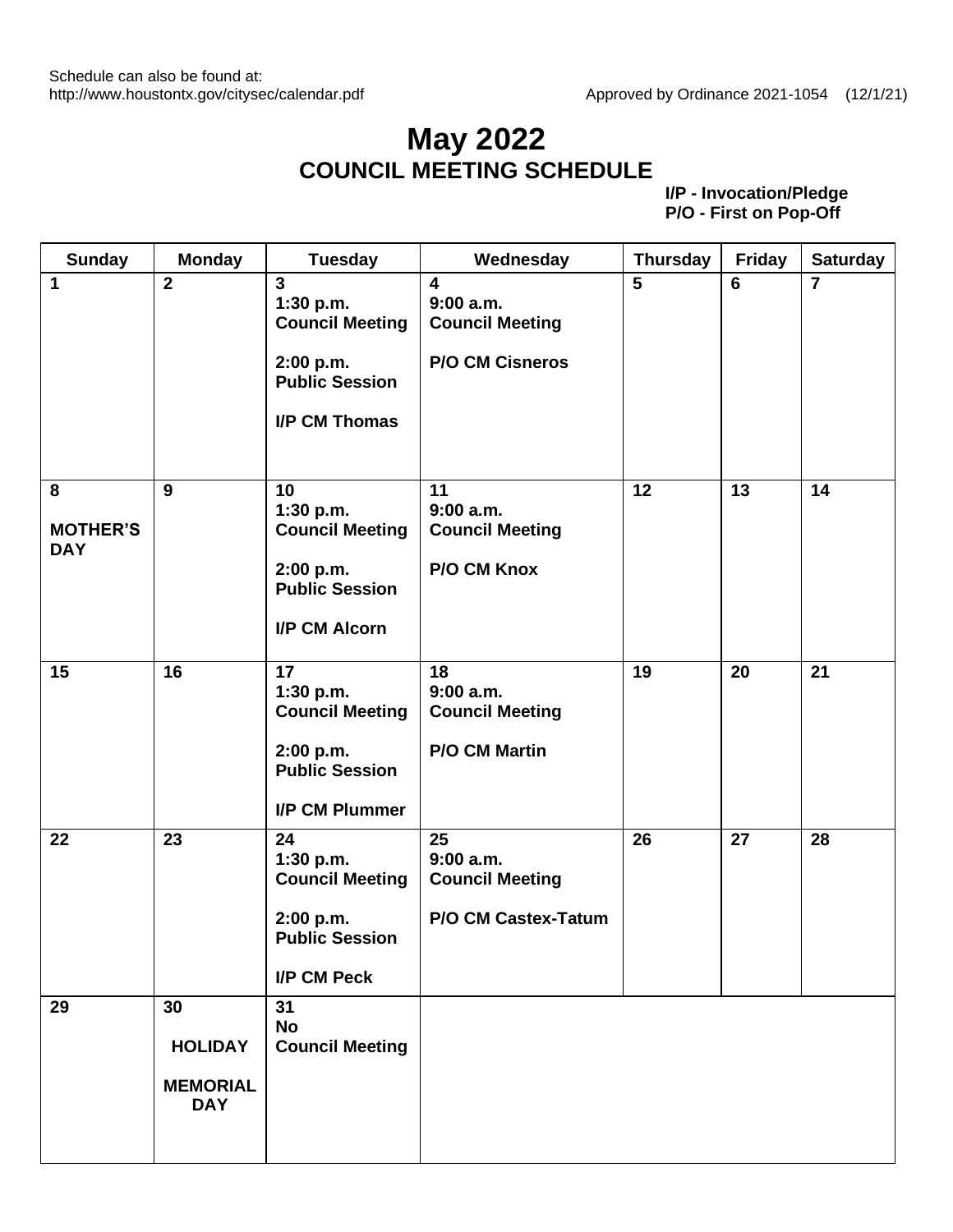## **June 2022 COUNCIL MEETING SCHEDULE**

| <b>Sunday</b>                       | <b>Monday</b>                             | <b>Tuesday</b>                                                                              | Wednesday                                                                                             | <b>Thursday</b> | <b>Friday</b>  | <b>Saturday</b>         |
|-------------------------------------|-------------------------------------------|---------------------------------------------------------------------------------------------|-------------------------------------------------------------------------------------------------------|-----------------|----------------|-------------------------|
|                                     |                                           |                                                                                             | 1<br>9 a.m.<br><b>Consolidated</b><br><b>Council Meeting</b><br>9:30a.m.<br><b>Public Session</b>     | $\overline{2}$  | $\overline{3}$ | $\overline{\mathbf{4}}$ |
|                                     |                                           |                                                                                             | I/P CM Jackson<br><b>P/O CM Gallegos</b>                                                              |                 |                |                         |
| $5\phantom{1}$                      | $6\phantom{1}$                            | $\overline{7}$<br>1:30 p.m.<br><b>Council Meeting</b><br>2:00 p.m.<br><b>Public Session</b> | 8<br>9:00a.m.<br><b>Council Meeting</b><br><b>P/O CM Robinson</b>                                     | 9               | 10             | 11                      |
| 12                                  | 13                                        | <b>I/P CM Kamin</b><br>14<br>1:30 p.m.<br><b>Council Meeting</b>                            | 15<br>9:00 a.m.<br><b>Council Meeting</b>                                                             | 16              | 17             | 18                      |
|                                     |                                           | 2:00 p.m.<br><b>Public Session</b><br>I/P CM Pollard                                        | P/O CM Kubosh                                                                                         |                 |                |                         |
| 19<br><b>FATHER'S</b><br><b>DAY</b> | 20<br><b>HOLIDAY</b><br><b>JUNETEENTH</b> | 21<br><b>No</b><br><b>Council Meeting</b>                                                   | 22<br>9 a.m.<br><b>Consolidated</b><br><b>Council Meeting</b><br>$9:30$ a.m.<br><b>Public Session</b> | 23              | 24             | 25                      |
|                                     |                                           |                                                                                             | I/P CM Evans/Shabazz<br><b>P/O CM Thomas</b>                                                          |                 |                |                         |
| 26                                  | 27                                        | 28<br>1:30 p.m.<br><b>Council Meeting</b>                                                   | 29<br>$9:00$ a.m.<br><b>Council Meeting</b><br>P/O CM Alcorn                                          | 30              |                |                         |
|                                     |                                           | 2:00 p.m.<br><b>Public Session</b><br><b>I/P CM Travis</b>                                  |                                                                                                       |                 |                |                         |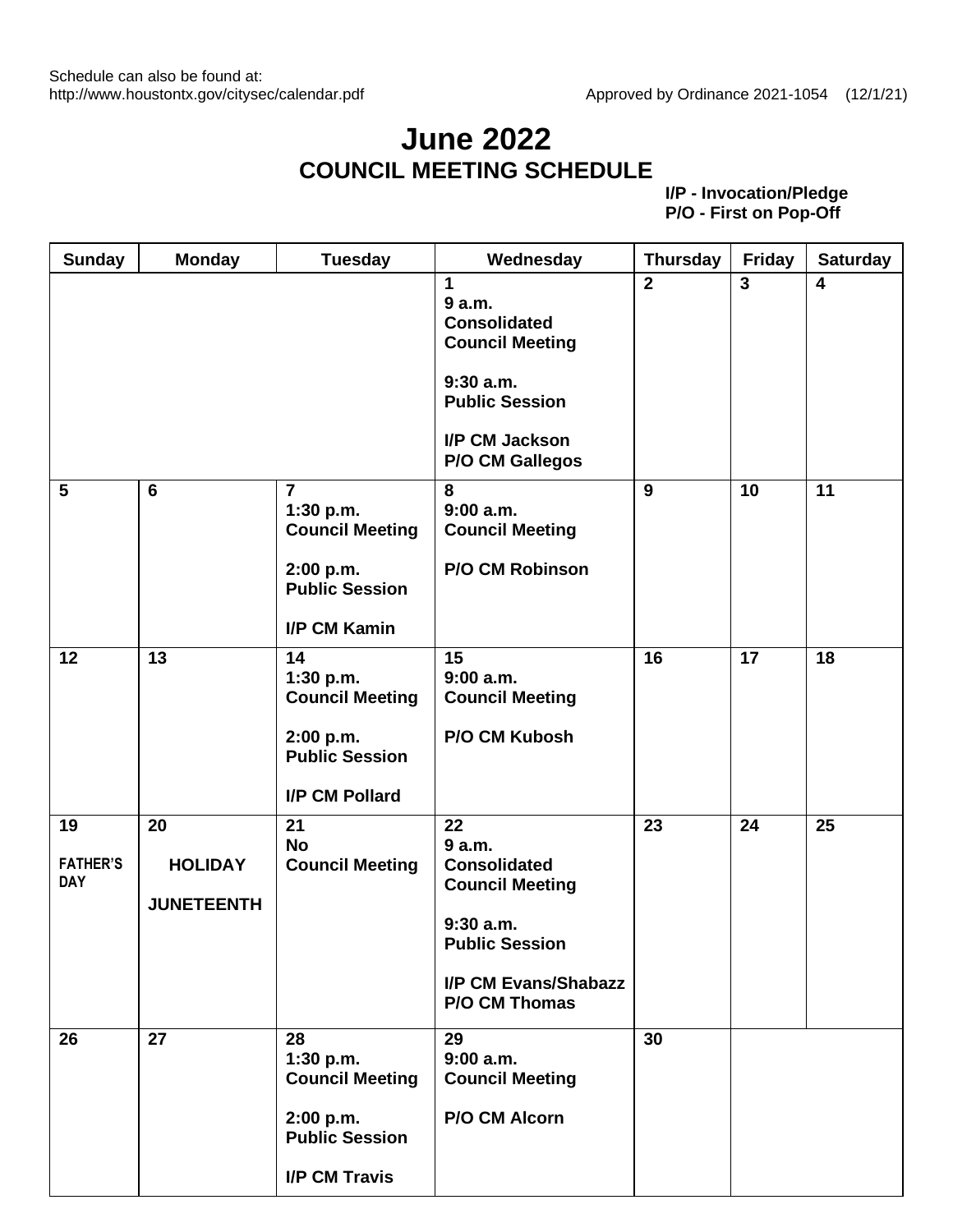#### **July 2022 COUNCIL MEETING SCHEDULE**

|              |                                                                       |                                                                                                         |                                                                                                                                                         |                |                         | <b>Saturday</b> |
|--------------|-----------------------------------------------------------------------|---------------------------------------------------------------------------------------------------------|---------------------------------------------------------------------------------------------------------------------------------------------------------|----------------|-------------------------|-----------------|
|              |                                                                       |                                                                                                         |                                                                                                                                                         |                | $\mathbf{1}$            | $2^{\circ}$     |
| $\mathbf{3}$ | $\overline{4}$<br><b>HOLIDAY</b><br><b>INDEPENDENCE</b><br><b>DAY</b> | $5\phantom{1}$<br><b>No</b><br><b>Council Meeting</b>                                                   | 6<br>9 a.m.<br><b>Consolidated</b><br><b>Council Meeting</b><br>$9:30$ a.m.<br><b>Public Session</b><br><b>I/P CM Cisneros</b><br><b>P/O CM Plummer</b> | $\overline{7}$ | $\overline{\mathbf{8}}$ | 9               |
| 10           | $\overline{11}$                                                       | 12<br>1:30 p.m.<br><b>Council Meeting</b><br>2:00 p.m.<br><b>Public Session</b><br>I/P CM Knox          | 13<br>9:00 a.m.<br><b>Council Meeting</b><br>P/O CM Peck                                                                                                | 14             | 15                      | 16              |
| 17           | 18                                                                    | 19<br>1:30 p.m.<br><b>Council Meeting</b><br>2:00 p.m.<br><b>Public Session</b><br><b>I/P CM Martin</b> | 20<br>9:00a.m.<br><b>Council Meeting</b><br>P/O CM Jackson                                                                                              | 21             | 22                      | 23              |
| 24<br>31     | 25                                                                    | 26<br>1:30 p.m.<br><b>Council Meeting</b><br>2:00 p.m.<br><b>Public Session</b><br>I/P CM Castex-Tatum  | 27<br>9:00a.m.<br><b>Council Meeting</b><br>P/O CM Kamin                                                                                                | 28             | 29                      | 30              |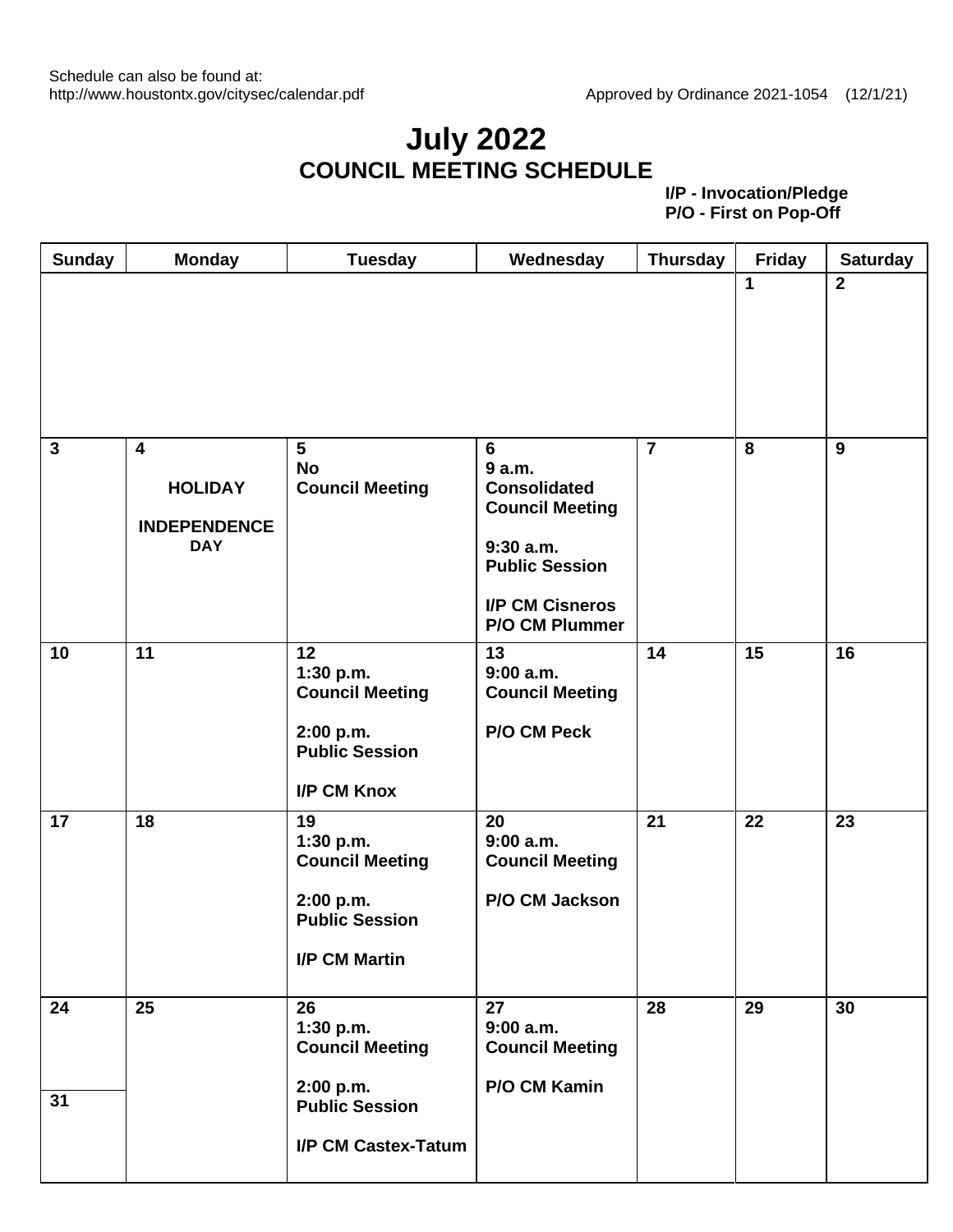#### **August 2022 COUNCIL MEETING SCHEDULE**

| <b>Sunday</b>  | <b>Monday</b> | <b>Tuesday</b>                                                                                                 | Wednesday                                                               | <b>Thursday</b>         | <b>Friday</b>  | <b>Saturday</b> |
|----------------|---------------|----------------------------------------------------------------------------------------------------------------|-------------------------------------------------------------------------|-------------------------|----------------|-----------------|
|                | 1             | $\overline{2}$<br>1:30 p.m.<br><b>Council Meeting</b><br>2:00 p.m.<br><b>Public Session</b><br>I/P CM Gallegos | $\mathbf{3}$<br>$9:00$ a.m.<br><b>Council Meeting</b><br>P/O CM Pollard | $\overline{\mathbf{4}}$ | $5\phantom{1}$ | 6               |
| $\overline{7}$ | 8             | 9<br>1:30 p.m.<br><b>Council Meeting</b><br>2:00 p.m.<br><b>Public Session</b><br>I/P CM Robinson              | 10<br>9:00a.m.<br><b>Council Meeting</b><br>P/O CM Evans-Shabazz        | 11                      | 12             | 13              |
| 14             | 15            | 16<br>1:30 p.m.<br><b>Council Meeting</b><br>2:00 p.m.<br><b>Public Session</b><br>I/P CM Kubosh               | 17<br>9:00 a.m.<br><b>Council Meeting</b><br><b>P/O CM Travis</b>       | 18                      | 19             | 20              |
| 21             | 22            | 23<br>1:30 p.m.<br><b>Council Meeting</b><br>2:00 p.m.<br><b>Public Session</b><br><b>I/P CM Thomas</b>        | 24<br>$9:00$ a.m.<br><b>Council Meeting</b><br><b>P/O CM Cisneros</b>   | 25                      | 26             | 27              |
| 28             | 29            | 30<br>1:30 p.m.<br><b>Council Meeting</b><br>2:00 p.m.<br><b>Public Session</b><br>I/P CM Alcorn               | 31<br>$9:00$ a.m.<br><b>Council Meeting</b><br>P/O CM Knox              |                         |                |                 |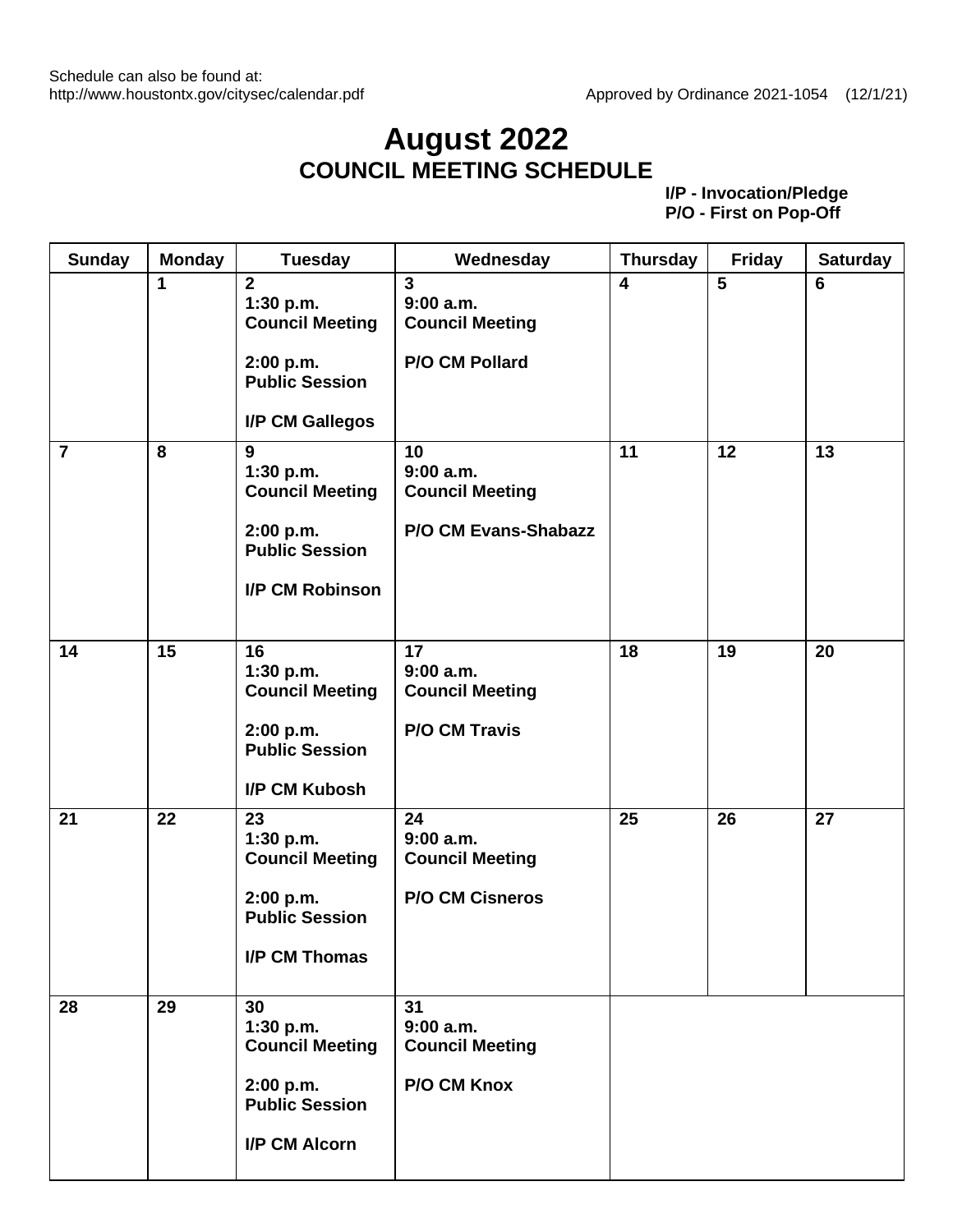#### **September 2022 COUNCIL MEETING SCHEDULE**

| Sunday                  | <b>Monday</b>                                     | <b>Tuesday</b>                                                                                    | Wednesday                                                                                                                                                               | <b>Thursday</b> | <b>Friday</b>  | <b>Saturday</b> |
|-------------------------|---------------------------------------------------|---------------------------------------------------------------------------------------------------|-------------------------------------------------------------------------------------------------------------------------------------------------------------------------|-----------------|----------------|-----------------|
|                         |                                                   |                                                                                                   |                                                                                                                                                                         | 1               | $\overline{2}$ | $\overline{3}$  |
| $\overline{\mathbf{4}}$ | 5<br><b>HOLIDAY</b><br><b>LABOR</b><br><b>DAY</b> | 6<br><b>No</b><br><b>Council Meeting</b>                                                          | $\overline{7}$<br>$9:00$ a.m.<br><b>Consolidated</b><br><b>Council Meeting</b><br>9:30 a.m. - Public<br><b>Session</b><br><b>I/P CM Plummer</b><br><b>P/O CM Martin</b> | 8               | 9              | 10              |
| 11                      | 12                                                | 13<br>1:30 p.m.<br><b>Council Meeting</b><br>2:00 p.m.<br><b>Public Session</b><br>I/P CM Peck    | 14<br>9:00 a.m.<br><b>Council Meeting</b><br><b>P/O CM Castex-Tatum</b>                                                                                                 | 15              | 16             | 17              |
| 18                      | 19                                                | 20<br>1:30 p.m.<br><b>Council Meeting</b><br>2:00 p.m.<br><b>Public Session</b><br>I/P CM Jackson | 21<br>$9:00$ a.m.<br><b>Council Meeting</b><br><b>P/O CM Gallegos</b>                                                                                                   | 22              | 23             | 24              |
| 25                      | 26                                                | 27<br>1:30 p.m.<br><b>Council Meeting</b><br>2:00 p.m.<br><b>Public Session</b><br>I/P CM Kamin   | 28<br>$9:00$ a.m.<br><b>Council Meeting</b><br>P/O CM Robinson                                                                                                          | 29              | 30             |                 |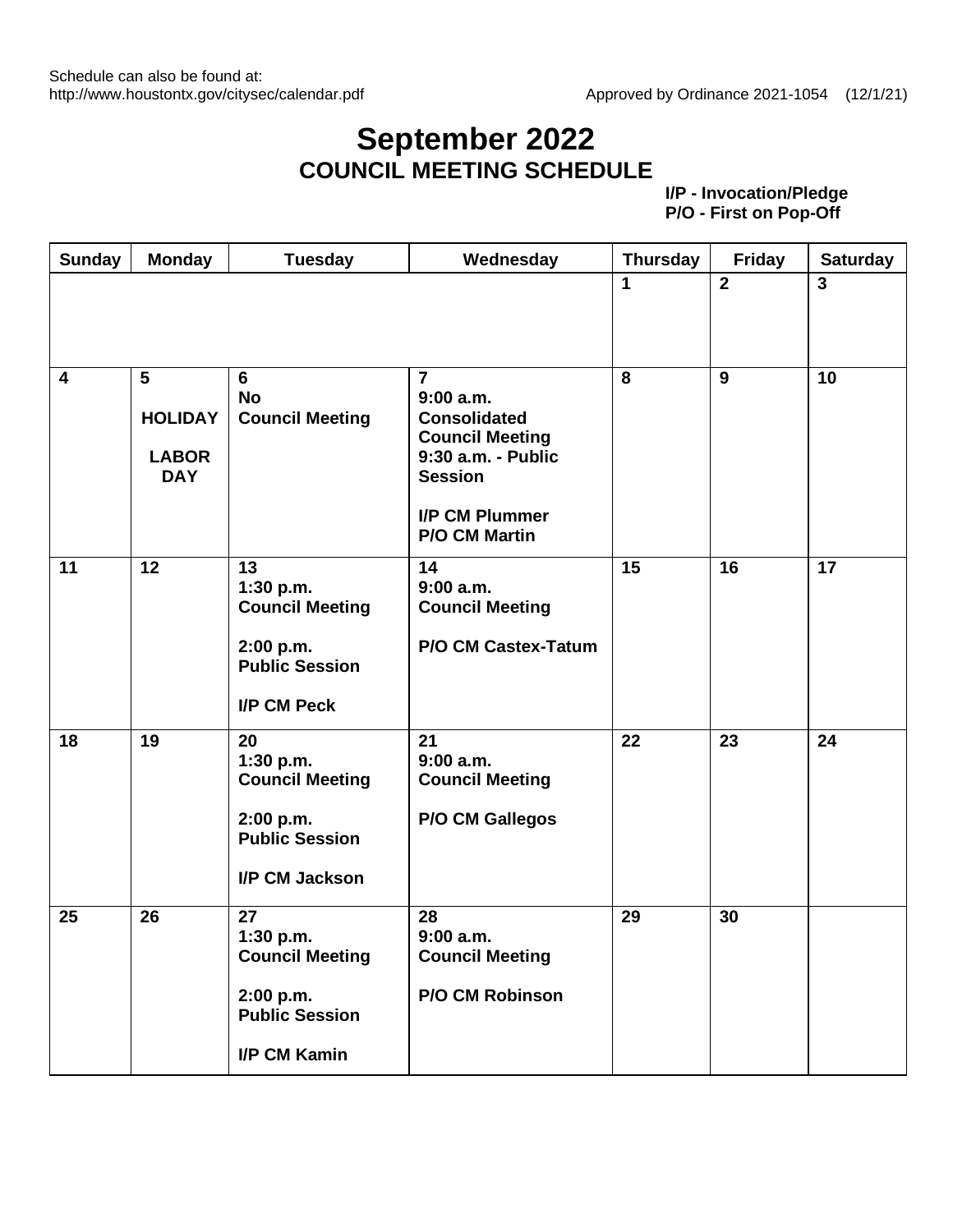## **October 2022 COUNCIL MEETING SCHEDULE**

| <b>Sunday</b>  | <b>Monday</b> | <b>Tuesday</b>                                                                                                         | Wednesday                                                    | <b>Thursday</b> | <b>Friday</b>  | <b>Saturday</b> |
|----------------|---------------|------------------------------------------------------------------------------------------------------------------------|--------------------------------------------------------------|-----------------|----------------|-----------------|
|                |               |                                                                                                                        |                                                              |                 |                | 1               |
| $\overline{2}$ | $\mathbf{3}$  | $\overline{\mathbf{4}}$<br>1:30 p.m.<br><b>Council Meeting</b><br>2:00 p.m.<br><b>Public Session</b><br>I/P CM Pollard | 5<br>9:00a.m.<br><b>Council Meeting</b><br>P/O CM Kubosh     | $6\phantom{1}$  | $\overline{7}$ | 8               |
| 9              | 10            | 11<br>1:30 p.m.<br><b>Council Meeting</b><br>2:00 p.m.<br><b>Public Session</b><br>I/P CM Evans-Shabazz                | 12<br>$9:00$ a.m.<br><b>Council Meeting</b><br>P/O CM Thomas | 13              | 14             | 15              |
| 16             | 17            | 18<br>1:30 p.m.<br><b>Council Meeting</b><br>2:00 p.m.<br><b>Public Session</b><br><b>I/P CM Travis</b>                | 19<br>$9:00$ a.m.<br><b>Council Meeting</b><br>P/O CM Alcorn | 20              | 21             | 22              |
| 23             | 24            | 25<br>1:30 p.m.<br><b>Council Meeting</b>                                                                              | 26<br>$9:00$ a.m.<br><b>Council Meeting</b>                  | 27              | 28             | 29              |
| 30             | 31            | 2:00 p.m.<br><b>Public Session</b><br><b>I/P CM Cisneros</b>                                                           | P/O CM Plummer                                               |                 |                |                 |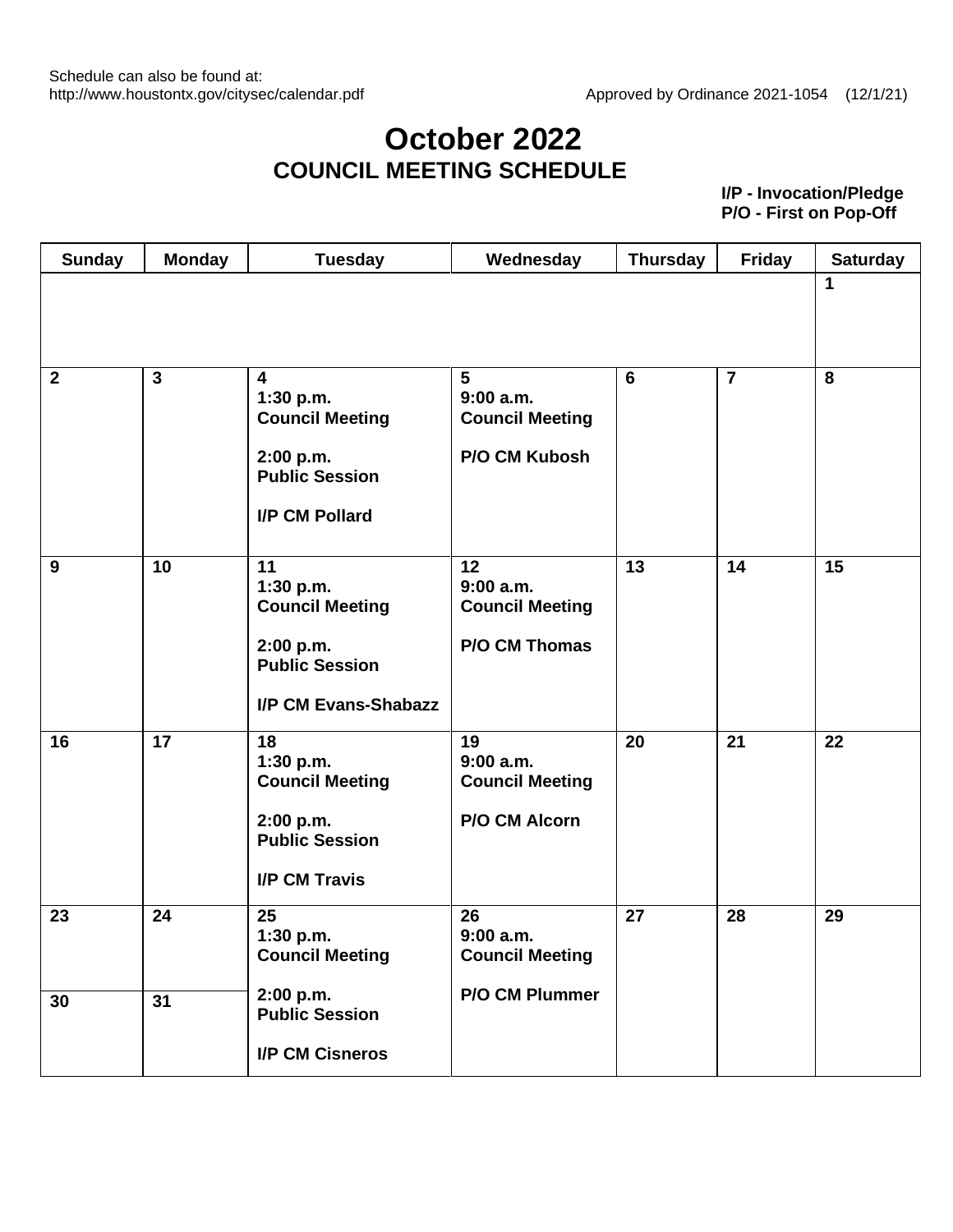## **November 2022 COUNCIL MEETING SCHEDULE**

| <b>Sunday</b> | <b>Monday</b>  | <b>Tuesday</b>                                                                                         | Wednesday                                                           | <b>Thursday</b>                                           | <b>Friday</b>                                                   | <b>Saturday</b> |
|---------------|----------------|--------------------------------------------------------------------------------------------------------|---------------------------------------------------------------------|-----------------------------------------------------------|-----------------------------------------------------------------|-----------------|
|               |                | 1<br>1:30 p.m.<br><b>Council Meeting</b><br>2:00 p.m.<br><b>Public Session</b><br>I/P CM Knox          | $\overline{2}$<br>9:00a.m.<br><b>Council Meeting</b><br>P/O CM Peck | $\overline{\mathbf{3}}$                                   | $\overline{\mathbf{4}}$                                         | 5               |
| 6             | $\overline{7}$ | 8<br>1:30 p.m.<br><b>Council Meeting</b><br>2:00 p.m.<br><b>Public Session</b><br><b>I/P CM Martin</b> | 9<br>9:00 a.m.<br><b>Council Meeting</b><br>P/O CM Jackson          | 10                                                        | 11<br><b>HOLIDAY</b><br><b>VETERAN'S</b><br><b>DAY</b>          | 12              |
| 13            | 14             | 15<br>1:30 p.m.<br><b>Council Meeting</b><br>2:00 p.m.<br><b>Public Session</b><br>I/P CM Castex-Tatum | 16<br>9:00 a.m.<br><b>Council Meeting</b><br>P/O CM Kamin           | 17                                                        | 18                                                              | 19              |
| 20            | 21             | 22<br><b>No</b><br><b>Council Meeting</b>                                                              | 23<br><b>No</b><br><b>Council Meeting</b>                           | 24<br><b>HOLIDAY</b><br><b>THANKSGIVING</b><br><b>DAY</b> | 25<br><b>HOLIDAY</b><br><b>DAY AFTER</b><br><b>THANKSGIVING</b> | 26              |
| 27            | 28             | 29<br>1:30 p.m.<br><b>Council Meeting</b><br>2:00 p.m.<br><b>Public Session</b><br>I/P CM Gallegos     | 30<br>$9:00$ a.m.<br><b>Council Meeting</b><br>P/O CM Pollard       |                                                           | $\mathcal{L}$<br>Happy Thanksgiving                             |                 |